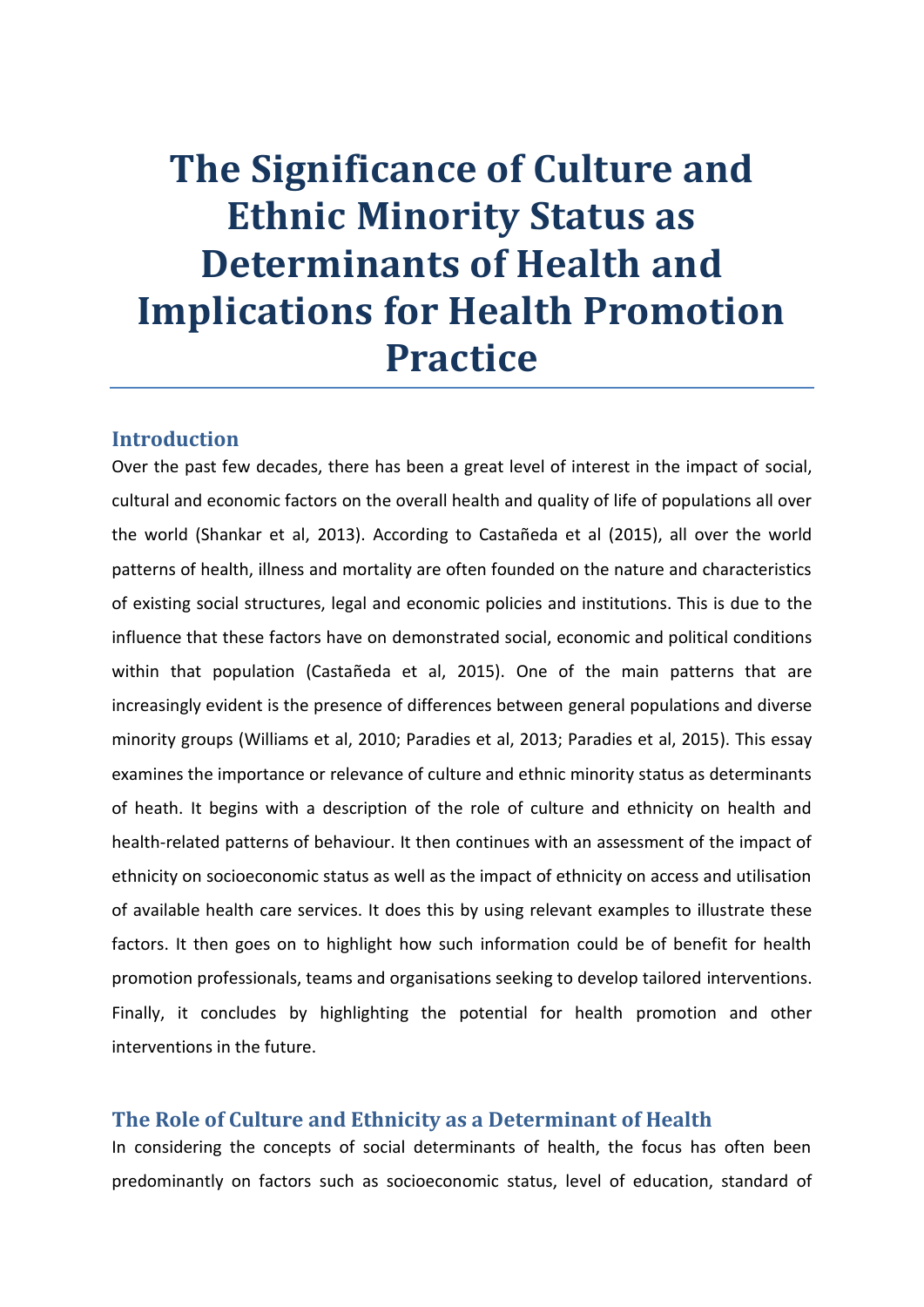living, areas and nature of residence and the means by which they exert an influence on patterns of health, health related behaviour as well as access and utilisation of available health care services (Smedley, 2012; Hansen, 2014; Marmot & Allen, 2014). However, for some clinical conditions, differences in age, gender, standard of living and socioeconomic status, patterns of health related behaviours are not always sufficient to account for differences or disparities in health occurring between different groups of individuals (Bell et al, 2010; Smedley, 2012; Hansen, 2014).

The World Health Organisation (WHO) defines social determinants of health as *'the conditions in which people are born, grow, live, work and age' (*Viner et al, 2012 p. 1641). These conditions can be influenced by the income, resources and opportunities available to populations at any single point in time (Viner et al, 2012). These in turn are a reflection of current patterns of power, public policy as well as supporting legal frameworks guiding the function of the health and social care systems (Woolf & Braveman, 2011; Marmot & Allen, 2014; Bourgois et al, 2017). While the factors listed above can have an impact on these elements of people's lives, it must also be recognised that culture and ethnicity can influence on social interactions, the personal identity and health related choices and behaviours of individuals belonging to these cultural and ethnic groups (Ford & Harawa, 2010; Martinez et al, 2015; Walker et al, 2016). This is important in an era that is characterised by patterns of global migration including from lower income, less developed to higher income, more developed countries of the world (Ingleby, 2012; Hansen, 2014). This has led to an increasing diversity in many countries where populations are made up of individuals and communities from different ethnic and cultural backgrounds (Brondolo et al, 2009; Braveman et al, 2011; Martinez et al, 2015).

In many countries including the United States, certain disease conditions (including but not limited to diabetes and hypertension) have been discovered to be more predominant among racial and ethnic minority groups than in white populations (Bell et al¸ 2010; Ford & HArawa, 2010; Walker et al, 2016). According to Walker et al (2016), in addition to the higher burden of diabetes in these groups, there is a relatively greater occurrence of related complications as well as lower demonstrable self-management abilities among black and ethnic minority groups. It must be considered that cultural beliefs including diet and exercise behaviours can have an impact on patterns of health related and health seeking

2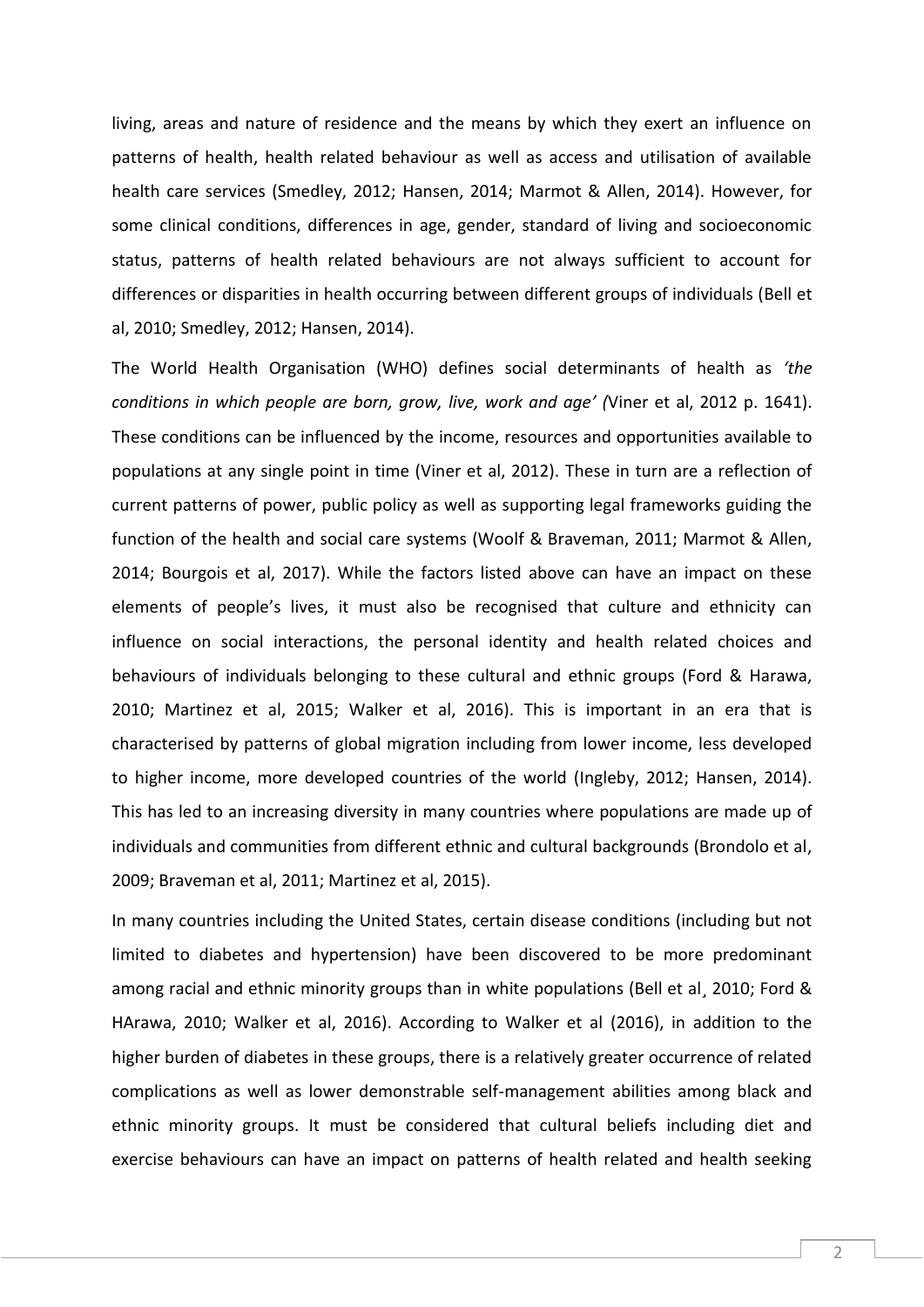behaviours among ethnic groups (Abubakar et al, 2013; Walker et al, 2016). This is important for diabetes and hypertensive heart disease where diet is an important element of self-management and control (Bell et al, 2010). Furthermore, health-seeking behaviours that are demonstrated by such groups are often a reflection of their cultural norms, values and beliefs which might influence their choices at any single point in time (Ford & Harawa, 2010). This includes the time in disease course that they chose to access formal health care services (Abubakar et al, 2013).

The nature of the relationship that exists between different ethnic groups and the society in which it is located is another factor that can impact their overall health and well-being (Ford & Harawa, 2010). Long-standing patterns of societal inequalities mean that many black and ethnic minority groups are faced with inequitable access to financial, educational and social resources within the societies in which they reside (Ford & Harawa, 2010). While the impact of poor socioeconomic status (SES) cannot be ignored, it must be acknowledged that there is also the potential for ill-health to lead to a slow fall in income and therefore socioeconomic status due to the inability to work and earn a living (Braveman & Gottlieb, 2014). However, it must also be recognised that socially disadvantaged neighbourhoods or communities are often characterised by relatively poor access to good housing, poor availability of healthy food options such as fresh fruits and vegetables and fewer opportunities for healthy exercise through safe parks and recreational centres (Bourgois et al, 2017). These factors in turn influence demonstrated health related behaviours (such as diet and exercise) and therefore overall health and well-being of the affected population (Braveman et al, 2011).

It is suggested that ethnic and cultural backgrounds could possibly influence the extent to which individuals access health care services regardless of their availability (Hansen, 2014). However, quality of care received by minority patients is sometimes suggested to be lower than that received by the White counterparts even when levels of access are taken into consideration (Smedley, 2012). For example, Bourgois et al (2017) report that research has demonstrated that women and African Americans are less likely to receive treatment for acute myocardial infarction on presentation at accident and emergency departments despite symptoms pointing to this diagnosis. Such inequitable access to needed care is thought to occur due to a variety of reasons including stereotyping and relative practitioner

3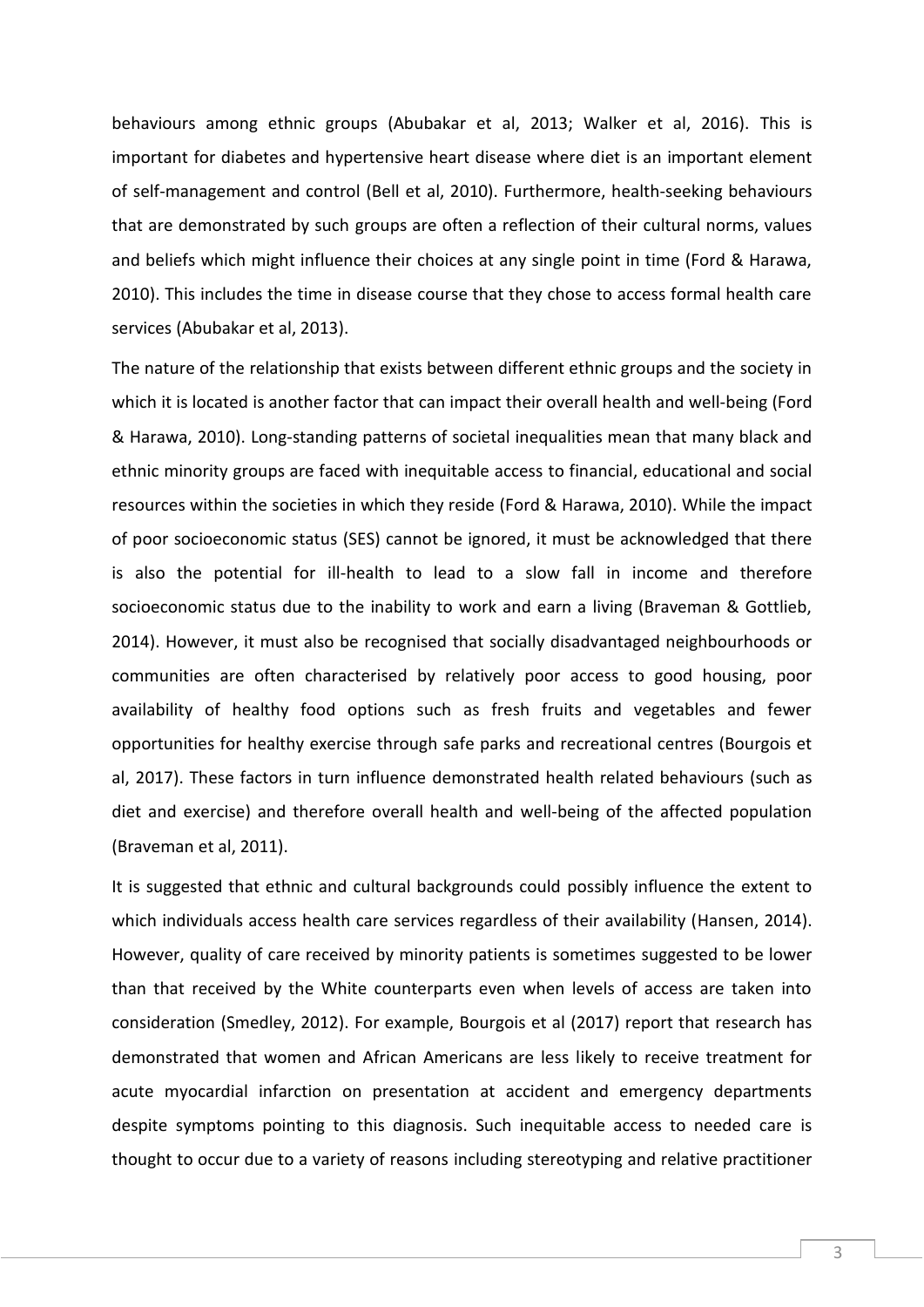uncertainty about the culturally sensitive approach to health care (Smedley, 2012). Patients and providers could hold subconscious preconceptions, biases and attitudes that are often reflective of wider societal beliefs and structures of the health organisation (Williams et al, 2010; Raphael, 2011; Paradies et al, 2013; Paradies et al, 2015). Subtle markers such as accent, bearing, demographic characteristics, gender, and sexuality have been found to sometimes influence judgements in a manner that could potentially limit an individual's ability to make significant achievements and advancements in their society (Bourgois et al, 2017). This highlights the potential for patient and/or provider bias and preconceptions to influence the extent to which individuals can benefit from available health care services.

It is also recognised that there are significantly higher risks of uncontrolled hypertension in blacks with diabetes than in non-Hispanic blacks, or white populations (Walker et al, 2016). Effective management of diabetes in this racial group will therefore be facilitated by a recognition of this increased risk and the active implementation of suitable therapeutic measures to avoid this complication (Woolf & Braveman, 2011). Similarly, a lack of suitable knowledge and awareness amongst health professionals can create a barrier to successful management of these conditions and therefore to short-, medium- and long-term health and well-being in these populations. This therefore highlights the fact that there are different means by which culture and ethnicity can have an impact on the health and wellbeing of black and ethnic minority populations (Betancourt et al, 2003; Smedley, 2012; Hansen, 2014). Continued patterns of migration and resulting demographic changes in countries all over the world highlight the need for efforts that seek to reduce the impact of these disparities (Betancourt et al, 2003; Braveman et al, 2011; Walker et al, 2016; Bourgois et al, 2017). This in turn leads to the question of how health promotion practitioners can develop interventions that contribute towards improvements in the overall health and wellbeing of these targeted populations.

Health promotion practice is aimed at developing, designing and implementing programmes that provide relevant health related information while also working to develop a surrounding environment that encourages the targeted populations to adopt suitably positive health behaviours and practice (Sørenson et al, 2012). It is recognised that the concepts of culture and ethnicity and the manner in which they influence population health are complex (Bourgois et al, 2017). As a result, there is therefore unlikely to be a one-size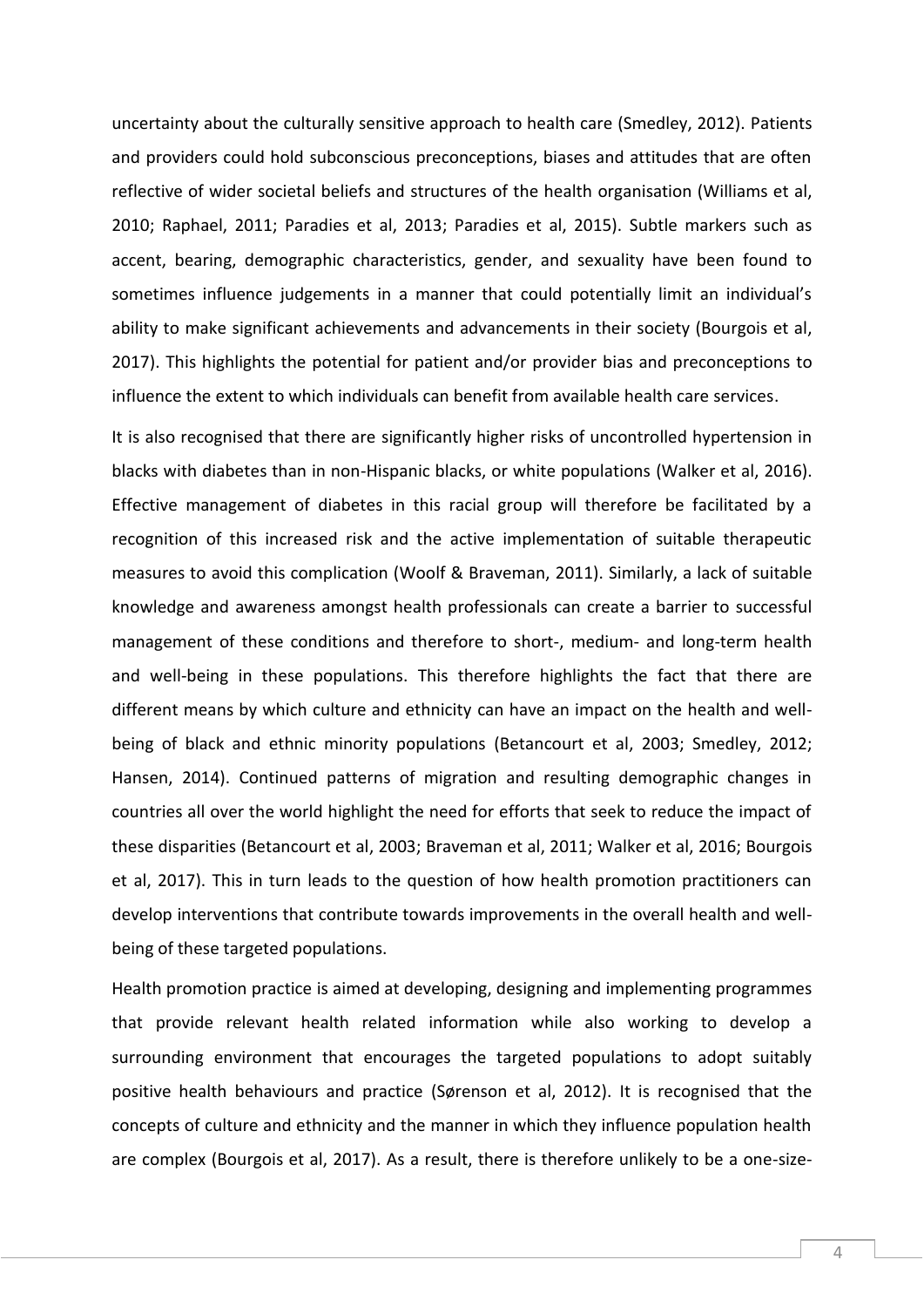fits-all solution that can be adapted as a means of improving the health and well-being of black and ethnic minority populations in any country (Van Beurden et al, 2011). One of the main factors that are of relevance is capacity building. There is also a need for improved knowledge about the influence of these determinants on health, health seeking behaviour and treatment in health care facilities. It is important to begin the development of structures, policies, guidelines, policies as well as accompanying structures that can facilitate the introduction of change in relation cultural and ethnic determinants of health in present day society (Van Beurden et al, 2011; Batras et al, 2014).

Valuable knowledge and skills for the health care workforce can be improved by the introduction of cultural sensitivity training that can increase their insights into cultural determinants of health in these populations and facilitate the consideration of these elements in the development and implementation of therapeutic measures (Williams et al, 2010; Raphael, 2011; Paradies et al, 2013; Paradies et al, 2015). This is within the context of a system where there is broad-based multi-sector action on social determinants of health by active engagement and participation of relevant stakeholders including government agencies, health and social care organisations, policy makers and agencies (Laverack & Mohammadi, 2011). This includes increasing access to education, jobs, affordable housing which are all factors that can contribute to improvements in overall population health and well-being (Thornton et al, 2016). It is anticipated that the adoption of such broad based actions will contribute to significant reduction in the negative impact of such determinants of health in these populations over the next few years.

#### **Conclusion**

Over the past few decades, recognition of the impact of a variety of contextual social and personal patient characteristics on patient health and well-being has led to a focus on socioeconomic determinations of health. However, it has also become increasingly evident that culture and ethnic minority status can also influence health and health outcomes. Culture and ethnicity have an impact on social interactions, personal identity, beliefs, values, health-related choices and behaviours. Genetic patterns also mean that certain ethnicities are at an increased risk of certain conditions and negative short-, medium- and long-term effects. Furthermore, in some societies, culture and ethnicity is a major influence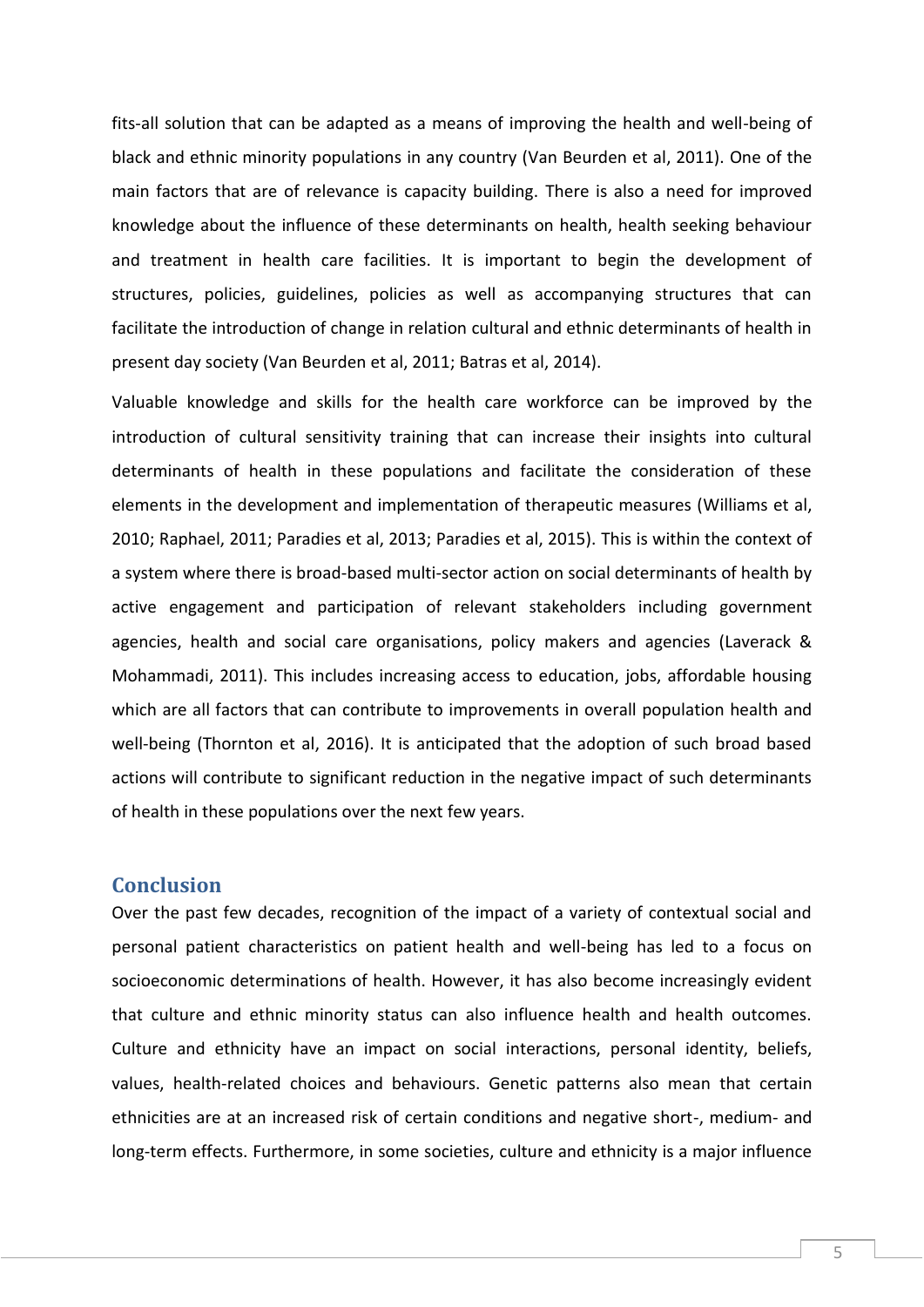on levels of formal education; accommodation, jobs and income, all of which can influence health and well-being. Finally, inherent societal norms and perceptions creates patient and provider bias that can affect both degree of access to and levels of effectiveness of accessed health care services. It is therefore concluded that there is a role for broad, multi-sector based health promotion that functions to improve socioeconomic status of all populations while increasing cultural sensitivity and therefore reducing the opportunity for bias and prejudice that could potentially influence quality and outcomes of care in these populations. It is anticipated that when such measures are developed and implemented in a manner tailored towards the specific context in which they are to be utilised, there will be demonstrable improvements over time.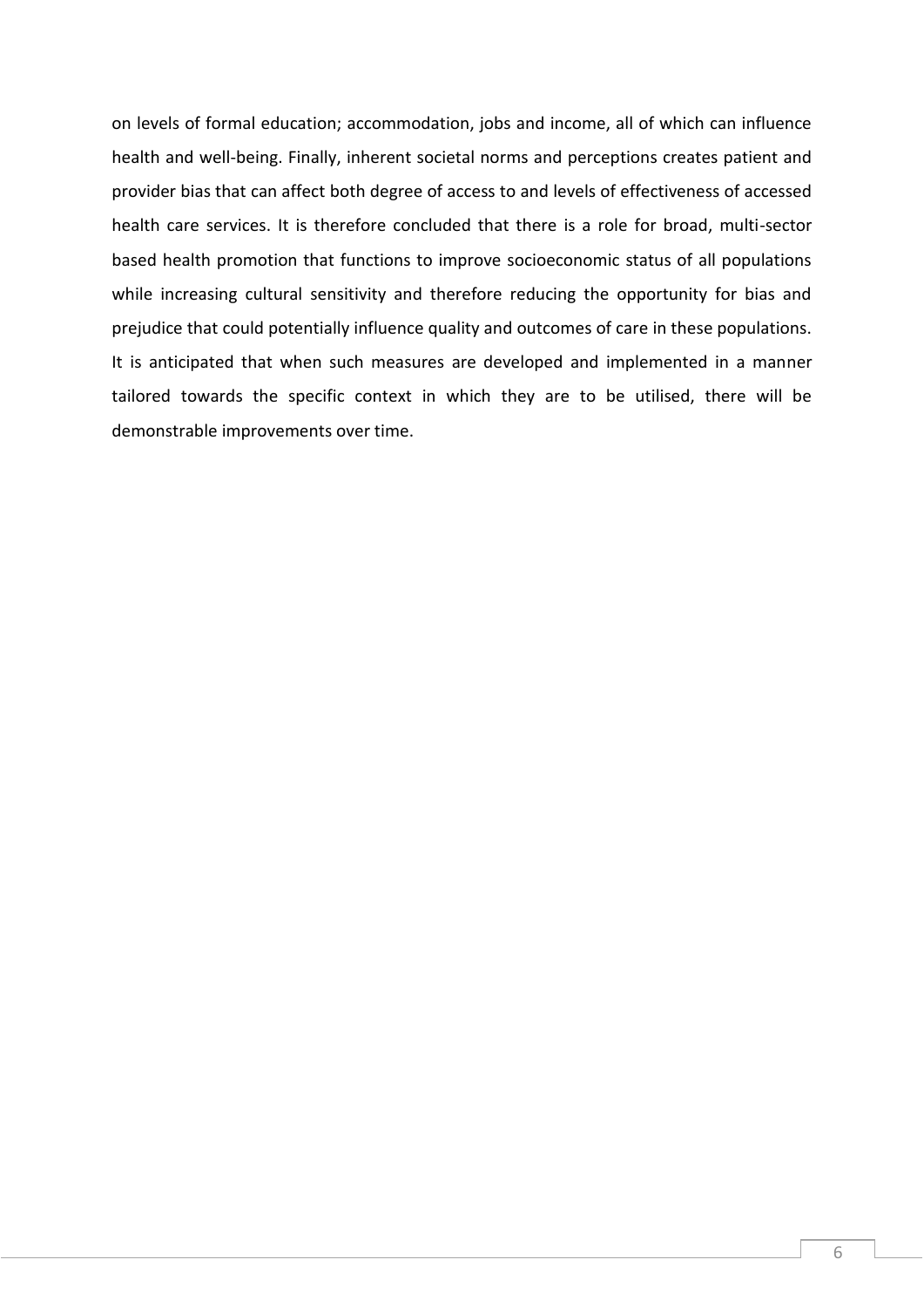### **References**

Abubakar, A., Van Baar, A., Fischer, R., Bomu, G., Gona, J.K. & Newton, C.R. (2013). 'Socio-Cultural Determinants of Health-Seeking Behaviour on the Kenyan Coast: A Qualitative Study'. *PLoS ONE, 8*(11), doi:10.1371/journal.pone.0071998.

Batras, D., Duff, C. & Smith, B.J. (2014). 'Organisational Change Theory: Implications for Health Promotion Practice'. *Health Promotion International, 31*(1), pp. 231 – 241.

Bell, C.N., Thorpe, R.J. & LaVeist, T.A. (2010). 'Race/Ethnicity and Hypertension: The Role of Social Support'. *American Journal of Hypertension, 23*(2010), pp. 534 – 540.

Betancourt, J.R., Green, A.R., Carrillo, J.E. & Ananeh-Firempong, O. (2003). 'Defining Cultural Competence: A Practical Framework for Addressing Racial/Ethnic Disparities in Health and Health Care'. *Public Health Reports, 118*(July-August 2003), pp. 293 – 302.

Bourgois, P., Holmes, S.M., Sue, K. & Quesada, J. (2017). 'Structural Vulnerability: Operationalising the Concept to Address Health Disparities in Clinical Care'. *Academic Medicine, 92*(3), pp. 299 – 307.

Braveman, P.A., Kumanyika, S., LaVeist, T., Borrell, L.N., Manders, R. & Troutman, A. (2011). 'Health Disparities and Health Equity: The Issue is Justice'. *American Journal of Public Health, 101*(2011), pp. S149 – S155.

Braveman, P. & Gottlieb, L. (2014). 'The Social Determinants of Health: Time to Consider the Causes of the Causes'. *Health Reports, 129*(Supplement 2), pp. 19 – 31.

Brondolo, E., Gallo, L.C. & Myers, H.F. (2009). 'Race, Racism and Health: Disparities, Mechanisms, and Interventions'. *Journal of Behavioural Medicine, 32*(2009), pp. 1 – 8.

Castañeda, H., Holmes, S.M., Madrigal, D.S., Young, M-E, D., Beyeler, N. & Quesada, J. (2015). 'Immigration as a Social Determinant of Health'. *Annu Rev Public Health, 36*(2015), pp. 375 – 392.

Ford, C. & Harawa, N.T. (2010). 'A New Conceptualisation of Ethnicity for Social Epidemiologic and Health Equity Research'. *Soc Sci Med, 71*(2), pp. 251 – 258.

Hansen, K.L. (2013). 'Ethnic Discrimination and Health: The Relationship between Experienced Ethnic Discrimination and Multiple Health Domains in Norway's Rural Sami Population'. *International Journal of Circumpolar Health, 74*(1), doi:10.3402/ijch.v74.25125

Ingleby, D. (2012). 'Ethnicity, Migration and the "Social Determinants of Health" Agenda'. *Psychosocial Intervention, 21*(3), pp. 331 – 341.

Laverack, G. & Mohammadi, N.K. (2011). 'What Remains for the Future: Strengthening Community Actions to become an Integral Part of Health Promotion Practice'. *Health Promotion International, 26*(S2), pp. ii258 – ii262.

Marmot, M. & Allen, J.J. (2014). 'Social Determinants of Health Equity'. *American Journal of Public health, 104*(S4), pp. S517 – S519.

Martinez, I.L., Aetze-Vega, I., Wells, A.L., Mora, J.C. & Gillis, M. (2015). 'Twelve Tips for Teaching Social Determinants of Health in Medicine'. *Medical Teacher, 37*(7), pp. 647 – 652.